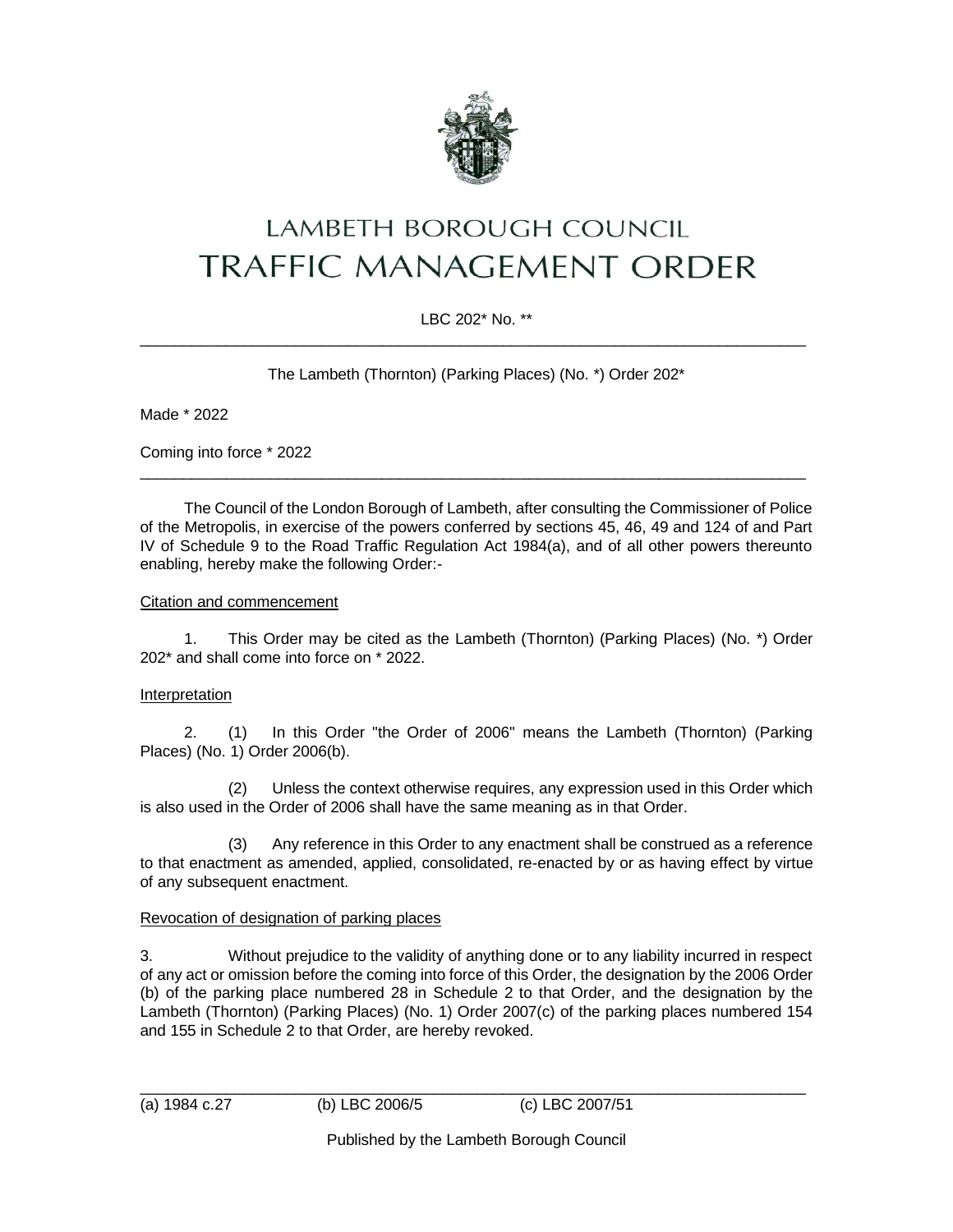## Designation of parking places and application of the Order of 2006 thereto

4. (1) Each area on a highway comprising the length of carriageway of a street specified in column 2 of the Schedule to this Order and bounded on one side of that length by the edge of the carriageway and on the other sides by a white line marking is designated as a parking place.

(2) The reference in this Article to a white line marking shall be construed as a reference to the white line marking (either broken or continuous) provided for in Schedule 7 to the Traffic Signs Regulations and General Directions 2016(a) or, if applicable, authorised by the Secretary of State by virtue of section 64 of the Road Traffic Regulation Act 1984.

(3) The provisions of the Order of 2006 (other than Articles 3 and 16) shall apply to the areas designated as parking places by this Order as if in those provisions any reference to a parking place included a reference to an area designated as a parking place by this Order and as if any reference to Schedule 6 to the Order of 2006 included a reference to the Schedule to this Order.

Placing of traffic signs, etc.

- 5. The Council shall:-
	- (a) place and maintain traffic signs indicating the limits of each parking place referred to in the Schedule to this Order;
	- (b) place and maintain in or in the vicinity of each parking place referred to in the Schedule to this Order traffic signs indicating that such parking place may be used during the permitted hours for the leaving only of the vehicles specified in Article 4(5) of the Order of 2006; and
	- (c) carry out such other works as is reasonably required for the purposes of the satisfactory operation of each parking place referred to in the Schedule to this Order.

Dated this \*\* day of \*\* 202\*.

Ben Stevens Highway Network Manager

 $\_$  ,  $\_$  ,  $\_$  ,  $\_$  ,  $\_$  ,  $\_$  ,  $\_$  ,  $\_$  ,  $\_$  ,  $\_$  ,  $\_$  ,  $\_$  ,  $\_$  ,  $\_$  ,  $\_$  ,  $\_$  ,  $\_$  ,  $\_$  ,  $\_$  ,  $\_$  ,  $\_$  ,  $\_$  ,  $\_$  ,  $\_$  ,  $\_$  ,  $\_$  ,  $\_$  ,  $\_$  ,  $\_$  ,  $\_$  ,  $\_$  ,  $\_$  ,  $\_$  ,  $\_$  ,  $\_$  ,  $\_$  ,  $\_$  ,

(a) S.I. 2016/362